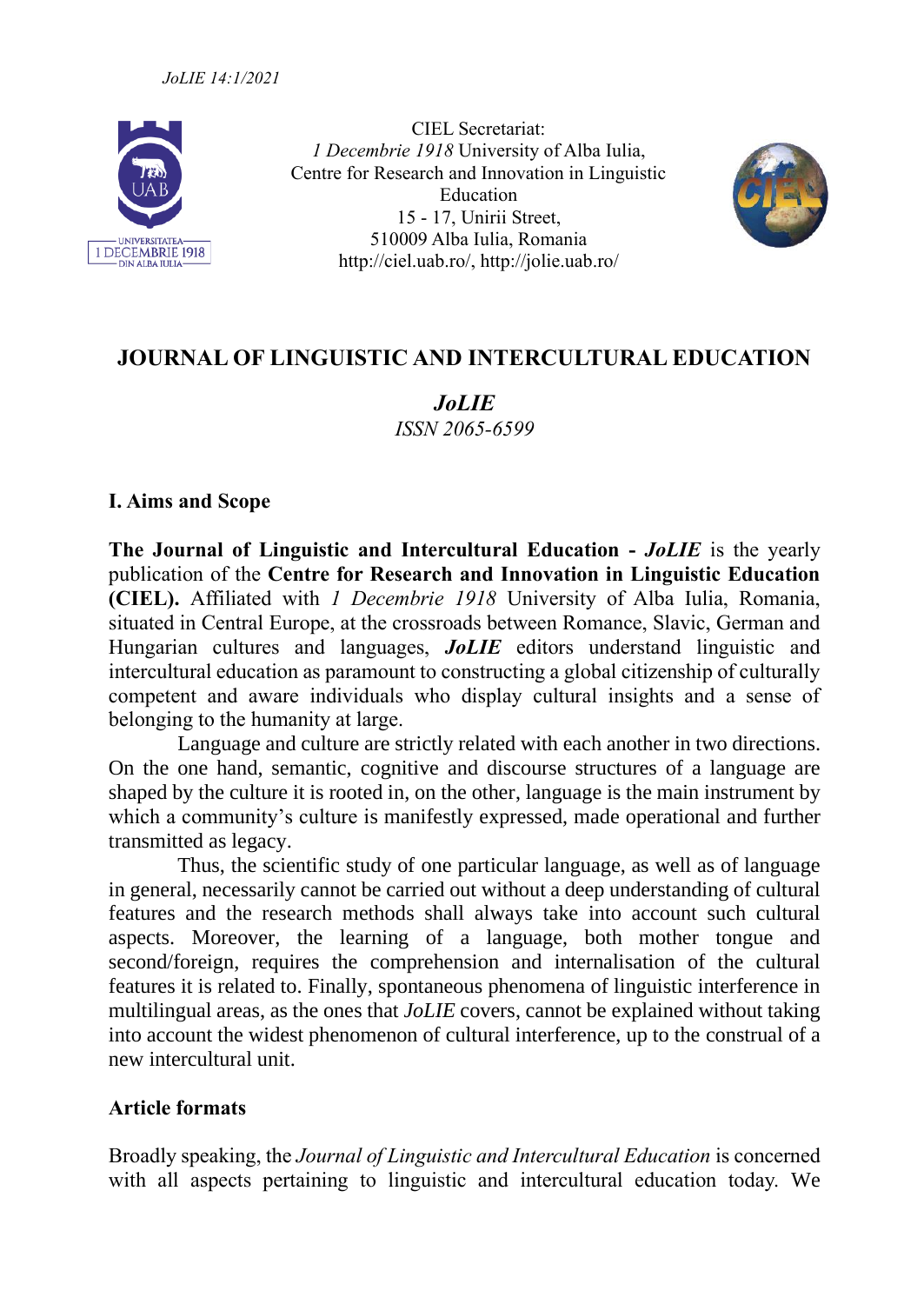welcome submission of articles on all the three areas outlined above; in particular *theoretical articles* on cultural aspects of language or of a specific language (cognitive aspects such as space language, metaphor and metonymy, constructions; discourse structures; politeness and other pragmatic aspects etc.), *applied studies* on cognitive and cultural aspects of first and second language learning and acquisition, as well as specific *research-based articles* on phenomena of cultural and linguistic interference and interrelatedness.

Preference is given to **articles** which bring a significant contribution to current debate in language education policies, instruments and end products, bi- and plurilingualism, language learning/teaching and teacher education, as well as in intercultural and cross-cultural awareness.

#### **Language of submission**

The language of submission and publication is **English**. Contributors whose native language is not English should have their manuscripts read by a native speaker before submission. Authors are required to submit abstracts in both English and their mother tongue. Occasionally, an article may be submitted in the author's mother tongue provided the topic is particularly relevant for the language in question and that title, abstract, keywords and all bibliographical references are given in English.

Each submission must be accompanied by a short biographical note on the author(s), between 100 and 150 words, including affiliation and address of correspondence.

#### **II. Copyright agreement**

Contributors are responsible for obtaining permission to reproduce any material in which they do not own copyright, to be used in both print and electronic media, and for ensuring that the appropriate acknowledgements are included in their manuscript.

The Journal of Linguistic and Intercultural Education - *JoLIE* promotes a policy of non-plagiarism and expects all contributors to understand and abide by the international rules of academic conduct and integrity. All authors whose papers have been accepted for publication will have to sign a declaration of antiplagiarism, stating that they have read and understood the *JoLIE* rules on plagiarism, thereby declaring that the submitted work is the result of their own independent academic undertaking and research, and that in all cases, material from the work of other people (published in books, articles, essays, dissertations, etc. and on the Internet) is acknowledged, and quotations and paraphrases are clearly indicated, according to the stylesheet required by *JoLIE*. Authors have to state that no material other than that mentioned in the bibliography (in-text and end-of-text) has been used, and that their written work has not previously or not yet been published in other journal (in written or electronic format).

In accordance with new European GDPR (General Data Protection Regulations), in force in Romania since 25 May 2018, your consent is needed in order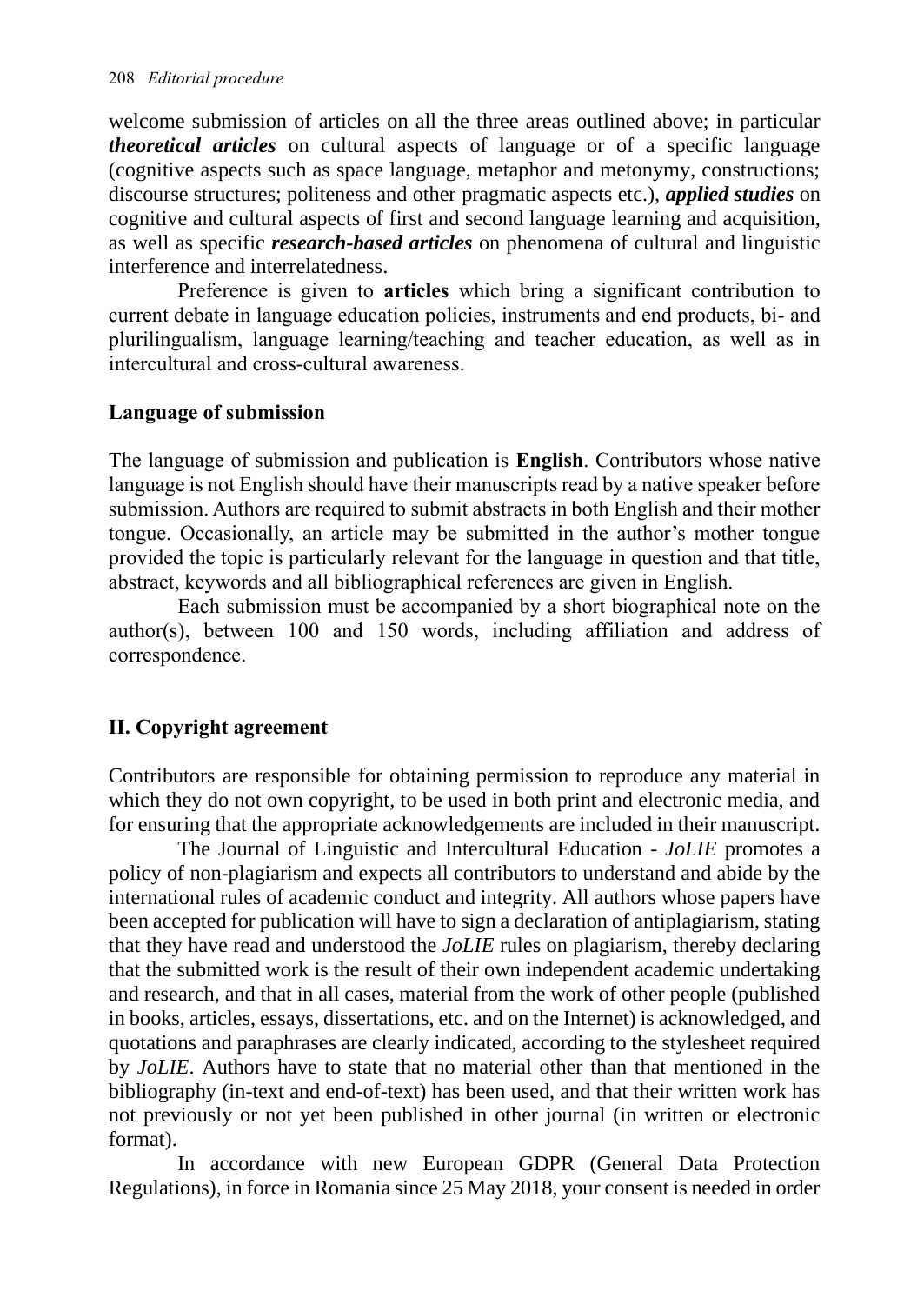to be able to publish your personal email address and institutional affiliation. International Editorial Conventions are intended to optimise retrievability of source articles. These conventions include informative journal titles, fully descriptive article titles and author abstracts, complete bibliographic information for all cited references, and full address information for every author.

Only articles that have not previously been published, and are not currently under consideration for publication elsewhere are to be submitted. All articles will undergo rigorous peer-review, upon prior editor screening and anonymous refereeing done by at least three scholars in the field. Following acceptance of a paper, the author will be asked to assign copyright (on certain conditions) to Aeternitas Publishing House and to complete an exclusive license agreement. Authors are requested to assign their license within three days of receiving the acknowledgement letter that their article has been accepted for publication. Authors will then download the Copyright agreement from the journal webpage  $(\text{http://jolie.uab.ro/index.php?pagina=pg&id=17&l=en})$ , fill it in, and send a scanned copy to [jolie@uab.ro.](mailto:jolie@uab.ro)

### **III. Publication ethics and malpractice statement**

Authors, as well as the Editor-in-Chief, the Scientific Committee, the Editors and the Peer Reviewers are required to abide by standards of expected ethical behaviour, such as the Committee on Publication Ethics (COPE) Code of Conduct guidelines, available at: [http://publicationethics.org.](http://publicationethics.org/) Any instance of author insincerity/dishonesty will automatically result in rejection of the manuscript. Should it be discovered, after a work is published in *JoLIE*, that any author had breached the honesty agreement, their papers will be retracted, and due legal action will be taken against them.

Original research reports should provide an accurate account of the work carried out as well as an objective discussion of its significance. Underlying data needs to be represented accurately in the paper, with sufficient detail and references to allow for replication. Fraudulent or deliberately inaccurate statements represent unethical behaviour and are inadmissible. The same rules apply to review and professional publication articles, and editorial "opinion" works have to be declared as such.

Should the research resort to chemicals, procedures or equipment with any unusual hazards, contributors are required to clearly state these in the manuscript. If the work involves the use of animal or human subjects, the author should ensure that the manuscript contains a statement that all procedures were performed in compliance with relevant laws and institutional guidelines. Authors have to include a statement in the manuscript that informed consent was obtained for experimentation with human subjects. Observance of the privacy rights of human subjects is compulsory.

In the case of research on patients or volunteers authors must obtain the ethics committee's approval and informed consent, which should be documented as such. Appropriate consents, permissions and releases are to be obtained if an author wishes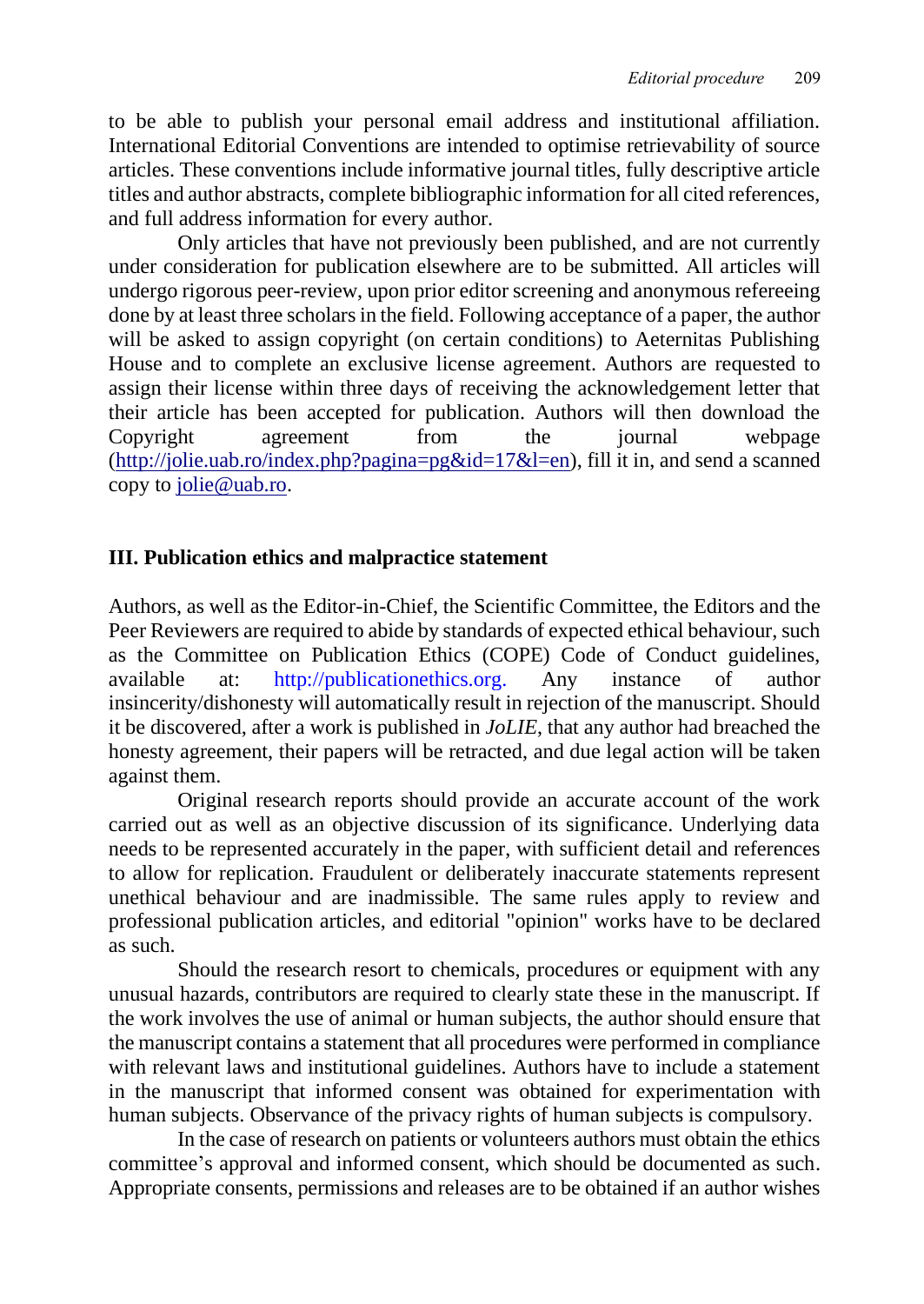to include case studies or other personal information or images of patients or volunteers. Authors must keep written consents and copies of the consents or evidence that such consents have been procured must be provided to *JoLIE* upon request.

In the case of research on children, especially children with special needs or learning disabilities, or where an individual's head or face appears, or if reference is made to an individual's name or other personal details particular care should be taken with obtaining consent.

Contributors are responsible for obtaining permission to reproduce any material in which they do not own copyright, to be used in both print and electronic media, and for ensuring that the appropriate acknowledgements are included in their manuscript.

The Journal of Linguistic and Intercultural Education - *JoLIE* promotes a policy of non-plagiarism and expects all contributors to understand and abide by the international rules of academic conduct and integrity. All authors whose papers have been accepted for publication will have to sign a declaration of antiplagiarism (including self-plagiarism), stating that they have read and understood the *JoLIE* rules on plagiarism, thereby declaring that the submitted work is the result of their own independent academic undertaking and research, and that in all cases, material from the work of other people (published in books, articles, essays, dissertations, etc. and on the Internet) is acknowledged, and quotations and paraphrases are clearly indicated, according to the stylesheet required by *JoLIE*. Authors have to state that no material other than that mentioned in the bibliography (in-text and end-of-text) has been used, and that their written work has not previously or not yet been published in other journal (in written or electronic format).

Plagiarizers, fraudsters, self-plagiarizers, and other insincere authors (e.g., those who make double/parallel submissions--submitting the same manuscript to more than one journal) will be black-listed and will not get another chance to be ever considered for publication.

Authors are advised to cite, where relevant, some papers from the past issues of *JoLIE*, which are relevant for the academic sub-field of their submission and, where possible, to cite relevant works by the *JoLIE* Board members. This would contribute to building an academic community and the journal's international standing and Impact Factor.

Authorship should be limited to those who have made a significant contribution to the conception, design, execution, or interpretation of the submitted manuscript. All those who have made significant contributions should be listed as coauthors. Where there are others who have participated in certain substantive aspects of the research project, they should be acknowledged or listed as contributors. All coauthors must be clearly indicated at the time of first submission. All authors should disclose in their manuscript any financial or other substantive conflict of interest that might influence the results or interpretation of their work. All sources of financial support for the project should be disclosed. When an author discovers a significant error or inaccuracy in his/her own published work, it is the author's obligation to duly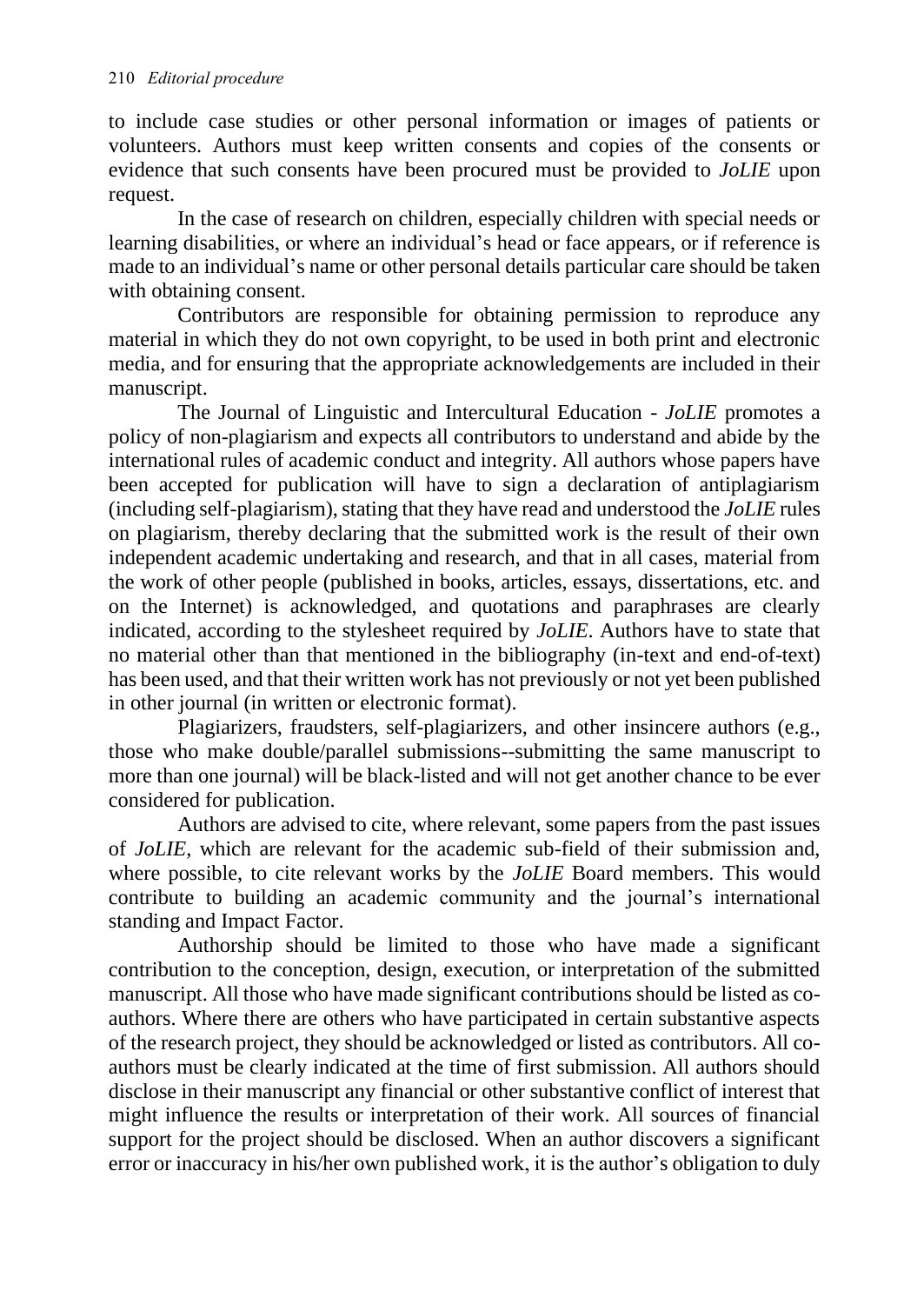notify the journal's editor-in-chief and cooperate with them to either retract the paper or to publish an appropriate correction statement or erratum.

Any request to add, delete or rearrange author names in the authorship of accepted manuscripts must be made before the accepted manuscript is published. Such requests should be sent by the corresponding author to the editor-in-chief and must include the reason for the request and a written confirmation from all authors that they agree with the addition, removal or rearrangement. The publication of the accepted manuscript will be suspended until authorship has been agreed between all involved parties.

Throughout the process of paper evaluation and publication, all communication is made ONLY through corresponding authors. Upon publication, authors will receive a PDF file with their contribution and one copy of the relevant journal issue.

### **Invited editions**

Guest editors are responsible for deciding which articles submitted to the journal should be published. The editor must take into account the evaluation made by the reviewers in making this decision. The guest editor may consult with the editor in chief and the editorial staff. The guest editor will be guided by the policies of the journal's editorial board and constrained by such legal requirements as shall then be in force regarding libel, copyright infringement and plagiarism.

The guest editor and any editorial staff must not disclose any information about a submitted manuscript to anyone other than the corresponding author, reviewers, other editorial advisers, and the publisher, as appropriate. Unpublished materials disclosed in a submitted manuscript must not be used in an editor's own research without the express written consent of the author.

# **IV. Information for Authors**

Please follow the guidelines below in preparation of your manuscript.

Since the *Journal of Linguistic and Intercultural Education* is peer reviewed, you have to ensure anonymity of your first submission. Therefore, at first submission for blind review, please send two MS Word-format (Windows98, Windows2000, WindowsXP) documents, one containing your article, in which you will not include your name and affiliation, and another document containing the title of your paper, your name and affiliation, as well as email address. Please remember that each submission must be accompanied by a separate short biographical note on the author(s).

# **Manuscripts**

The paper should be divided into sections with appropriate headings in bold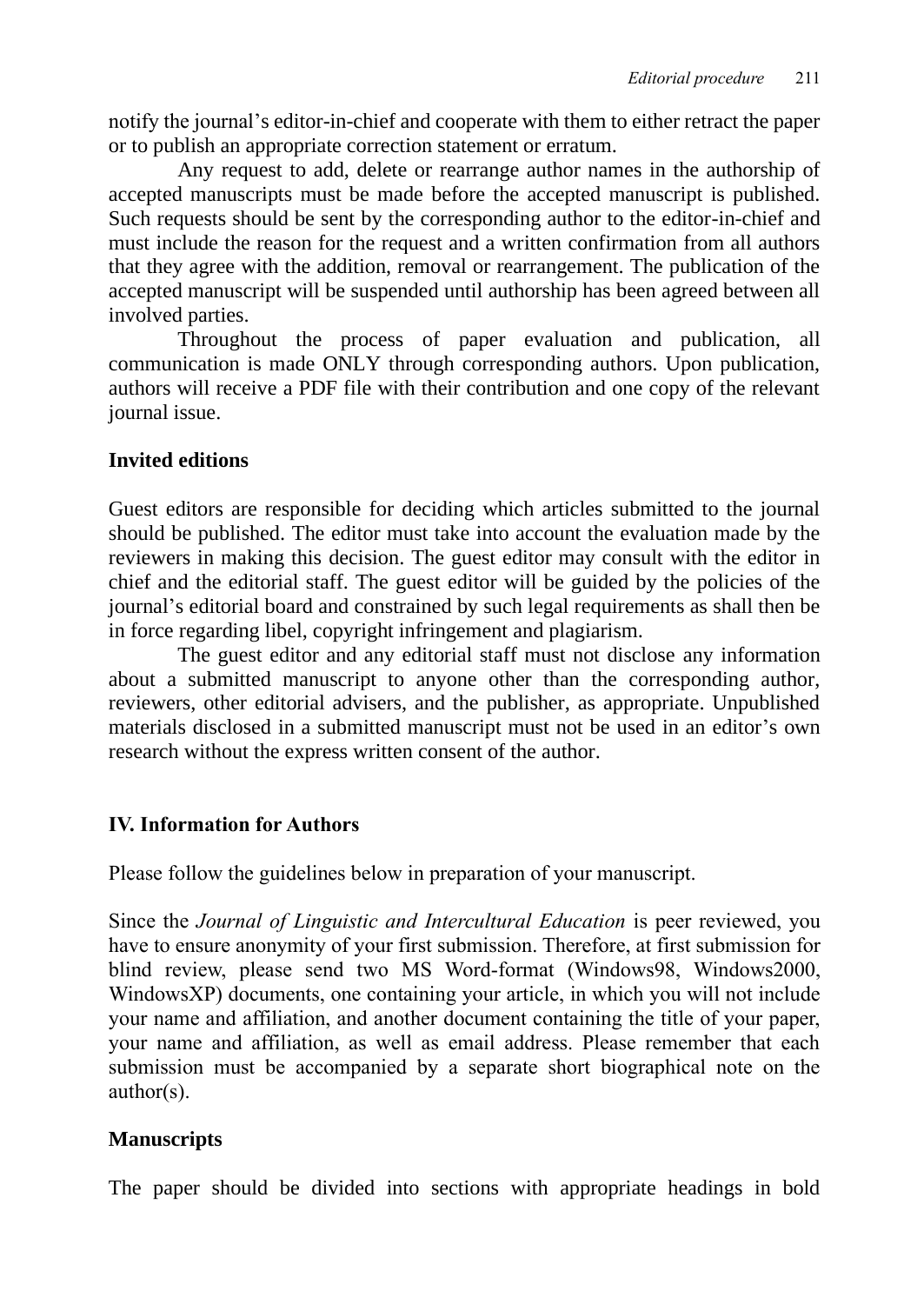#### 212 *Editorial procedure*

(preferably: Introduction, Literature Review, Research Methodology, Results and Interpretation, Conclusions). If necessary, subsections can also be used. Manuscripts (as Word attachments) should be sent to: [editor@uab.ro](mailto:editor@uab.ro) or alternately to [tpopescu@uab.ro.](mailto:tpopescu@uab.ro)

Your final manuscript should contain the following:

- (1) Title
- (2) Name(s) of the author(s)
- (3) Affiliation of the author(s)
- (4) Abstract
- (5) Key words
- (6) Body of the text
- (7) References

# **Format**

| Length:<br>Paper size: | 4500 - 9000 words (including references and appendices)<br>Custom size                              |       |  |  |  |
|------------------------|-----------------------------------------------------------------------------------------------------|-------|--|--|--|
|                        | Width:                                                                                              | 17 cm |  |  |  |
|                        | Height:                                                                                             | 24 cm |  |  |  |
| Font:                  | Times New Roman (11 pt)                                                                             |       |  |  |  |
| NB:                    | If a paper contains characters other than the Latin script, the author<br>should provide the fonts. |       |  |  |  |

| Line spacing: $1$    |                     |                                               |             |  |
|----------------------|---------------------|-----------------------------------------------|-------------|--|
| Alignment: Justified |                     |                                               |             |  |
| Margins:             | Top 2 cm            |                                               | Bottom 2 cm |  |
|                      | Left $2 \text{ cm}$ |                                               | Right 2 cm  |  |
|                      |                     | $P2009$ numberg: $D2$ not insert nage numberg |             |  |

Page numbers: Do **not** insert page numbers

**(1) Title: bold capitals, centred, TNR (12 pt)** (preceded by 3 empty lines, 12 pt) **(2) Author's name: bold, centred, TNR (12 pt) (3) Affiliation: below author's name, regular font, TNR (11 pt) (4) Abstract** An abstract of min. 250 – max. 500 words should precede the body of the text **(TNR, 10 pt)**. The first line should start with the entry **Abstract,** preceded by 3 empty lines (11 pt) and followed by 1 empty line (10 pt) **(5) Keywords** Please include *five key words* next to the entry **Key words**: **(TNR, 10 pt)**. **(6) Body of the text: regular font, TNR (11 pt) (7) Headings: bold,** aligned left, separated from the text by a blank line, Arab numbering **(8) Emphasis Bold** should only be used for the title, subtitles, and headings. *Italics* should be used for emphasis, examples interpolated in the text, non-English words and book/journal titles.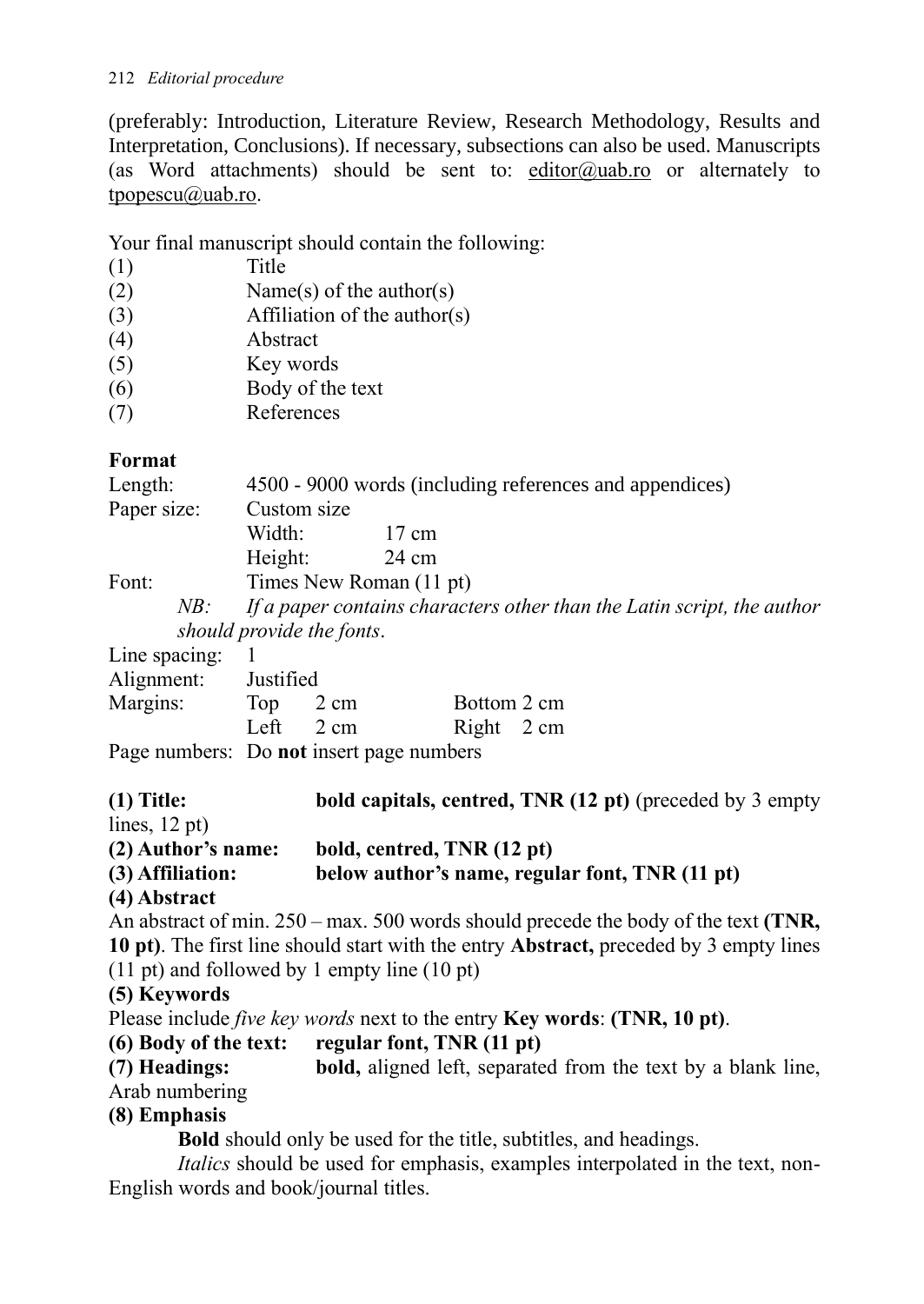'Single quotation marks' enclose translations, e.g. Romanian active circulante - 'current assets'.

"Double quotation marks" enclose brief citations running in the text (longer quotations, indented on all sides, are not put between quotation marks).

## **(9) Examples**

Any examples should be given in italics and numbered consecutively. Examples in languages other than English should be given in Romanized script, and in italics; any gloss should be aligned, followed by the English translation in single quotation marks.

### **(10) Footnotes: regular font, TNR (9 pt)**

Footnotes should be marked consecutively throughout the text by a number directly following a punctuation mark. Please keep footnotes to an absolute minimum.

#### **(11) Figures, tables etc.**

Figures, tables etc. should be provided on a separate page (with appropriate reference in the text) or inserted as moveable objects in the text.

#### **(12) Citations and quotations**

Citations and quotations are followed by parentheses containing author's surname, year of publication and a reference to page(s) – e.g. (Popescu 2004:45). Brief citations are interpolated in the text, between double quotation marks. Longer quotations (5- 10 lines) should appear as separate blocks, indented left and right and separated from the text by an extra-line space above and below, without quotation marks.

#### **(13) References: regular font, TNR (10 pt)**

References should be indicated in the typescript by giving the author's name, with the year of publication in parentheses - e.g. (Popescu 2004:45). If several papers by the same author from the same year are cited, a, b, c, etc. should be put after the year of publication. The references should be listed in full at the end of the paper in the following standard form:

#### **For books:**

- single author:

Handy, C.B. (1985). *Understanding organizations.* Harmondsworth: Penguin.

- multiple authors:

When a work has up to (and including) six authors, cite all authors. When a work has more than six authors cite the first six followed by 'et al.'

Festinger, L., Riecken, H., & Schachter, S. (1956). *When prophecy fails*. Minneapolis: University of Minnesota Press.

- items in an anthology/chapter in edited books:

Rubenstein, J.P. (1967). The effect of television violence on small children. In B.F. Kane (Ed.), *Television and juvenile psychological development* (pp. 112-134). New York: American Psychological Society.

- chapter in a volume in a series: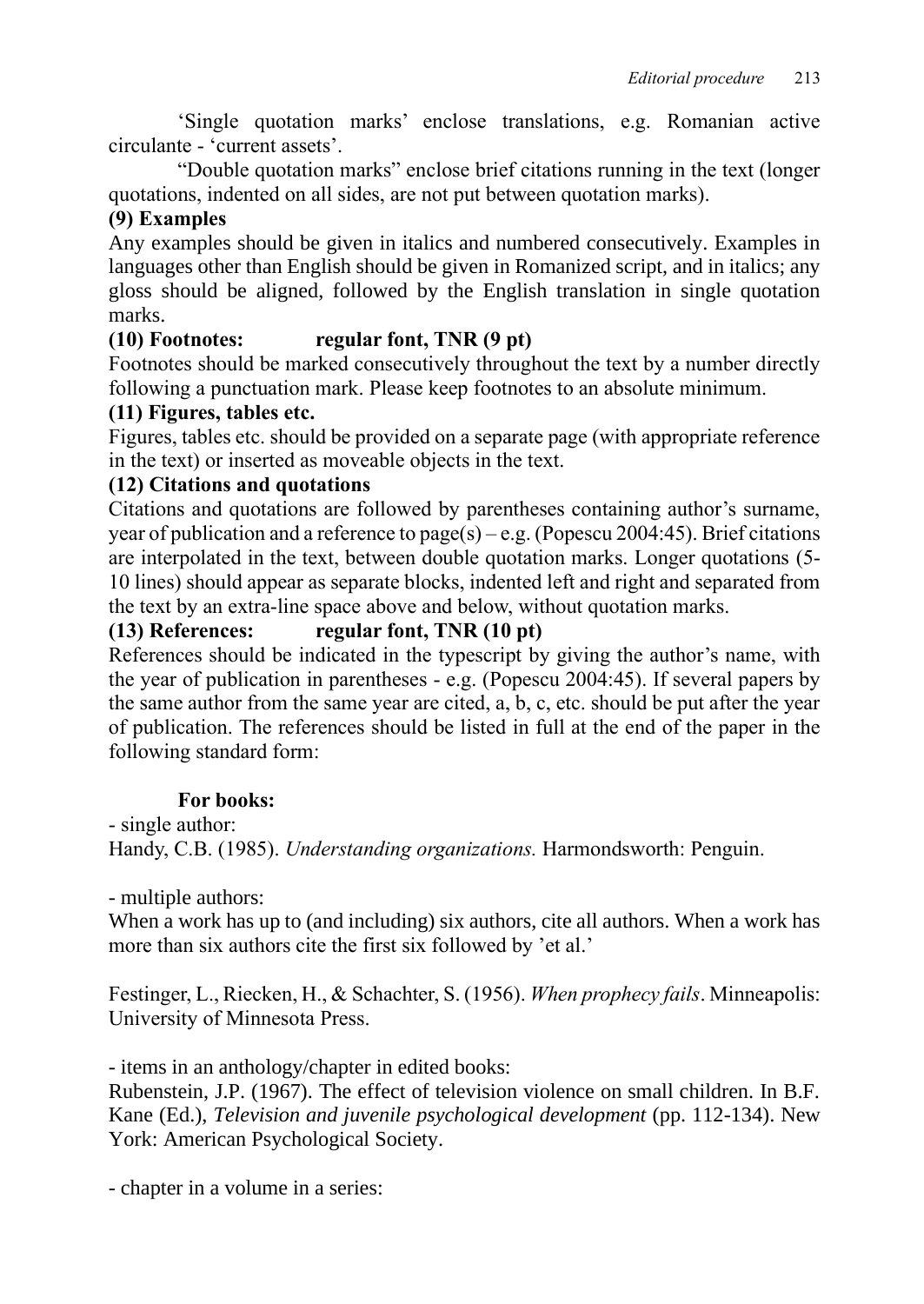Maccoby, E.E., & Martin, J. (1983). Socialization in the context of the family: Parentchild interaction. In P.H. Mussen (Series Ed.) & E.M. Hetherington (Vol. Ed.), *Handbook of child psychology: Vol. 4. Socialization, personality, and social*   $development(4<sup>th</sup> ed., pp. 1-101)$ . New York: Wiley.

#### - translated works:

Freud, S. (1970). *An outline of psychoanalysis* (J. Strachey, Trans.). New York: Norton. (Original work published 1940)

#### - proceedings:

Deci, E.L., & Ryan, R.M. (1991). A motivational approach to self: Integration in personality. In R. Dienstbier (Ed.), *Nebraska Symposium on Motivation: Vol. 38. Perspectives on motivation* (pp. 237-288). Lincoln: University of Nebraska Press.

#### - dissertation, published:

Ross, F.N. (2010). Analysing the translatibility in subtitled humour in the Turkish cultural and linguistic context. (Doctoral dissertation). Retrieved from Ankara University Library. (Accession Number 12345X)

- dissertation, unpublished:

Manner, F.N. (2011). A critical discourse analysis of Gardner's theory of attitudes and motivation. (Unpublished doctoral dissertation). University of Alba Iulia, Romania.

#### **For articles:**

- articles in journals:

Boschhuizen, R., & Brinkman, F.G. (1991). A proposal for a teaching strategy based on preinstructional ideas of pupils. *European Journal of Teacher Education*, *14*(1), 45-56.

- articles in monthly periodicals:

Chandler-Crisp, S. (1988, May). "Aerobic writing": a writing practice model. *Writing Lab Newsletter*, pp. 9-11.

- articles in weekly periodicals:

Kauffmann, S. (1993, October 18). On films: class consciousness. *The New Republic*, p. 30.

- newspaper articles:

Monson, M. (1993, September 16). Urbana firm obstacle to office project. *The Champaign-Urbana News-Gazette*, pp. A1, A8.

- no author identified:

Clinton puts 'human face' on health-care plan. (1993, September 16). *The New York Times*, p. B1.